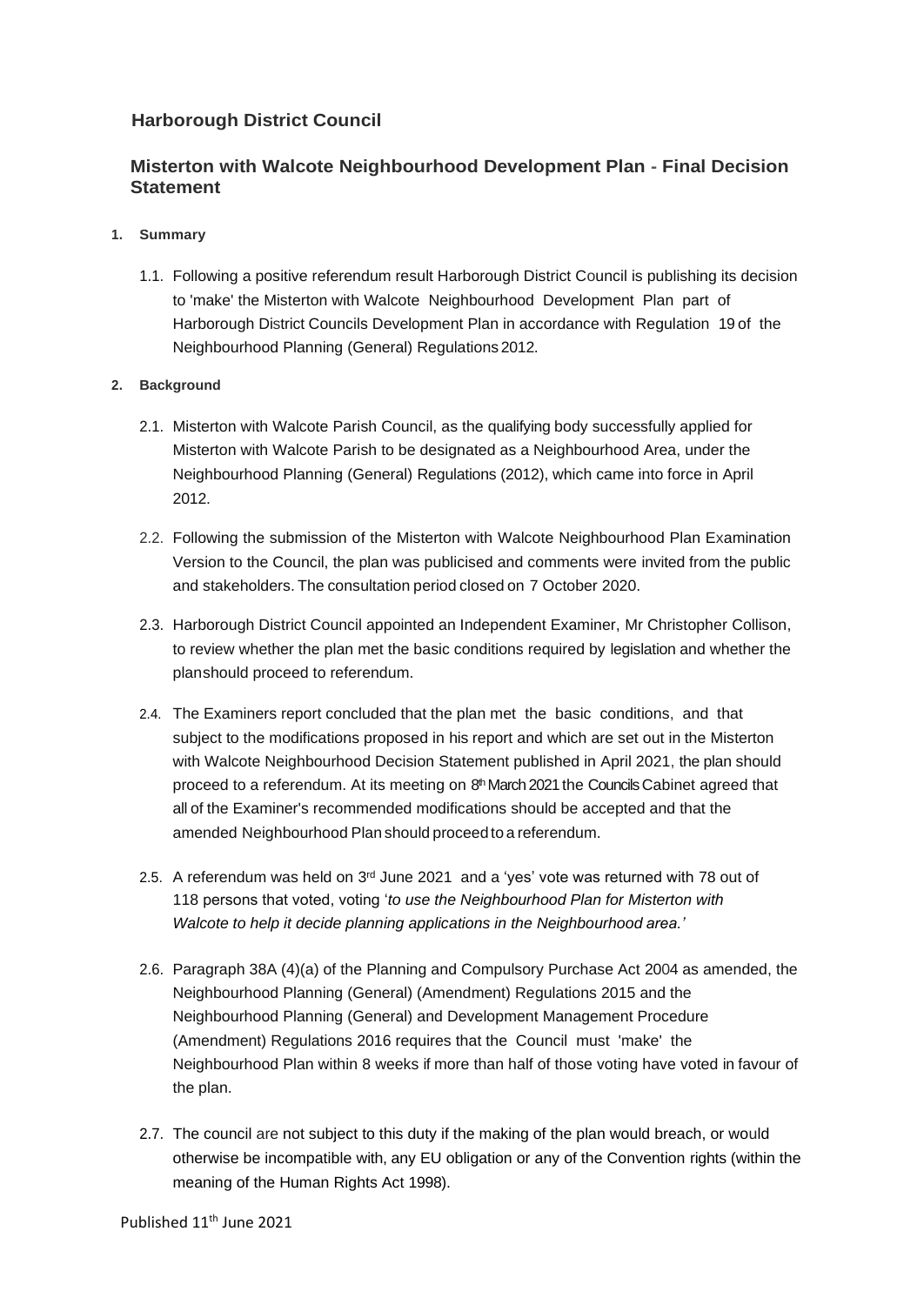## **3. Decision andReasons**

- 3.1. With the Examiner's recommended modifications the Misterton with Walcote Neighbourhood Development Plan meets the basic conditions set out in paragraph 8(2) of Schedule 48 of the Town and Country Planning Act 1990, is compatible with EU obligations and the Convention rights and complies with relevant provision made by or under Section 38A and B of the Planning andCompulsory Purchase Act 2004 as amended.
- 3.2. The referendum held on 3<sup>rd</sup> June 2021 met the requirements of the Localism Act 2011; it was held in the Parish of Misterton with Walcote and posed the question:

*'Do you want Harborough District Council to use the Neighbourhood Plan for Misterton with Walcote to help it decide planning applications in the Neighbourhood area?'*

3.3. The count took place on  $3<sup>rd</sup>$  June 2021 and greater than 50% of those who voted were in favour of the Plan being used to help decide planning applications in the plan area. The results of the referendum were:

| <b>Description</b>                                     |                                                               | <b>Votes</b> |
|--------------------------------------------------------|---------------------------------------------------------------|--------------|
| Total number of votes cast                             |                                                               | 118          |
| Number cast in favour of a "YES"                       |                                                               | 78           |
| Number cast in favour of a "NO"                        |                                                               | 40           |
| The number of Ballot Papers<br>rejected was as follows | (a) Want of Official Mark                                     | 0            |
|                                                        | (b) Voting more times than the voter<br>was entitled to       | 0            |
|                                                        | (c) Writing or mark by which the voter<br>could be identified | O            |
|                                                        | (d) Being unmarked or wholly void for<br>uncertainty          | O            |
|                                                        | (e) Rejected in part                                          | 0            |
|                                                        | <b>Total number of Spoilt Votes</b>                           | 0            |
| Electorate 377 Turnout - 31.4%                         |                                                               |              |

- 3.4. Harborough District Council has assessed that the Plan, including its preparation, does not breach, and would not otherwise be incompatible with any EU obligation or any Convention rights (within the meaning of the Human Rights Act 1998).
- 3.5. In accordance with the Regulations and the Council's scheme of delegation the Misterton with Walcote Neighbourhood Development Plan is'made' and planning applications in the Parish must be considered against the Misterton with Walcote Neighbourhood Development Plan, as well as existing planning policy, such as the Harborough District Local Plan and the National Planning Policy Framework and Guidance.